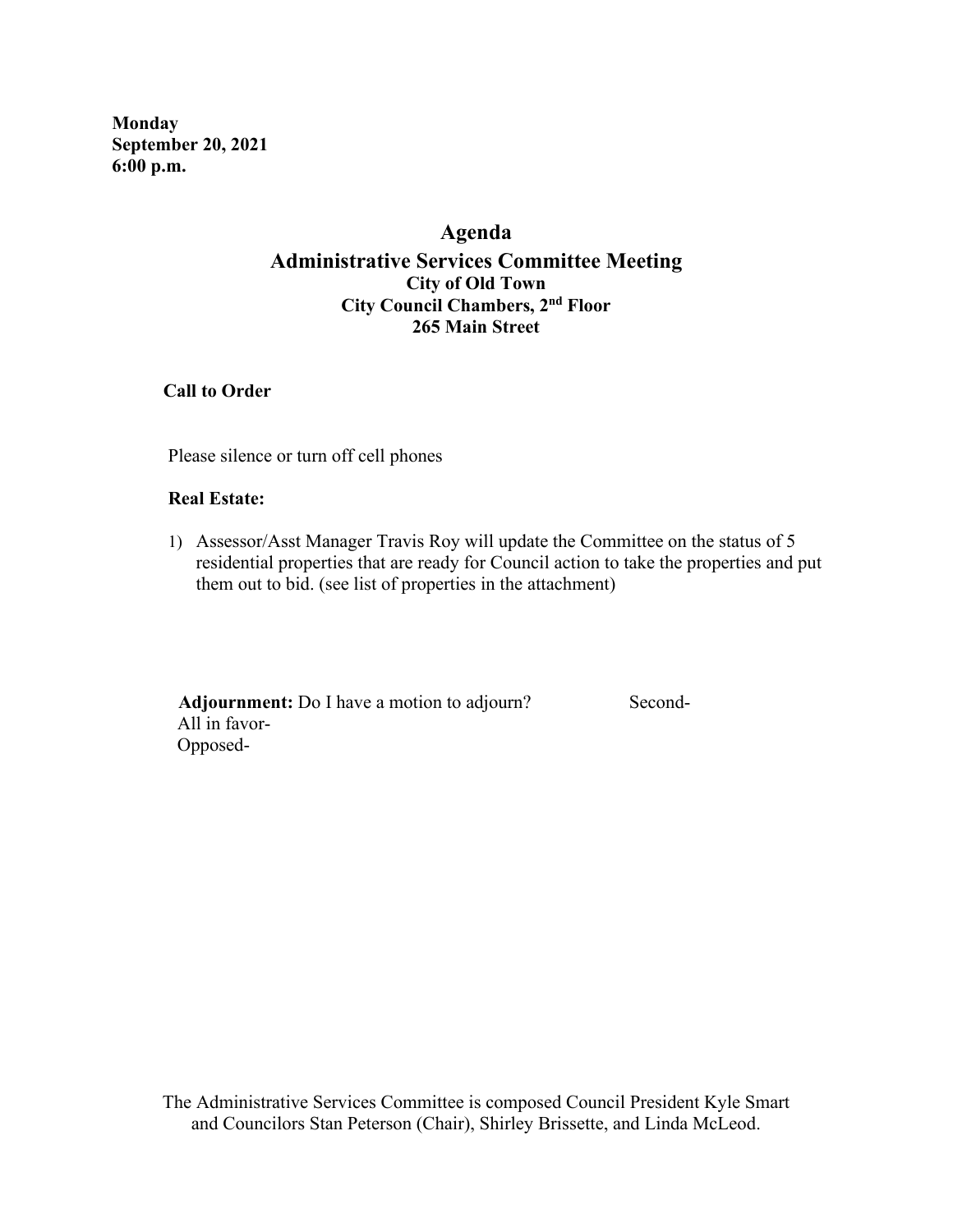#### **September 20, 2021**

- Immediately following the Economic Development Community Meeting

# **Agenda Finance Committee Meeting City of Old Town City Council Chambers, 2nd Floor 265 Main Street**

#### **Call to Order**

Please silence or turn off cell phones.

#### **Finance: items 1-6**

- 1) Financials Danielle Berube will update the Committee on the August 2021 Financials. (Attachment A)
- 2) MainePers updates- Danielle Berube will discuss the updates with the Council. (Attachment B)
- 3) Community Pool EJ Roach will discuss a quote the City received for repair/upgrade of the Old Town Community Pool.
- 4) Public Works Garage Addition John Rouleau will update the council on the information he has gathered for the Public Works addition.
- 5) Website Travis Roy will update the committee on the progress for the website redesign/update.
- 6) Cemetery and Library Trust funds- Bill Mayo and Danielle Berube will be discussing these items to the City Council.

Adjournment: Do I have a motion to adjourn? Second- All in favor- Opposed-

The Finance Committee is composed of Councilors Carol May (Chair), Tim Folster, Linda McLeod and Council President Kyle Smart.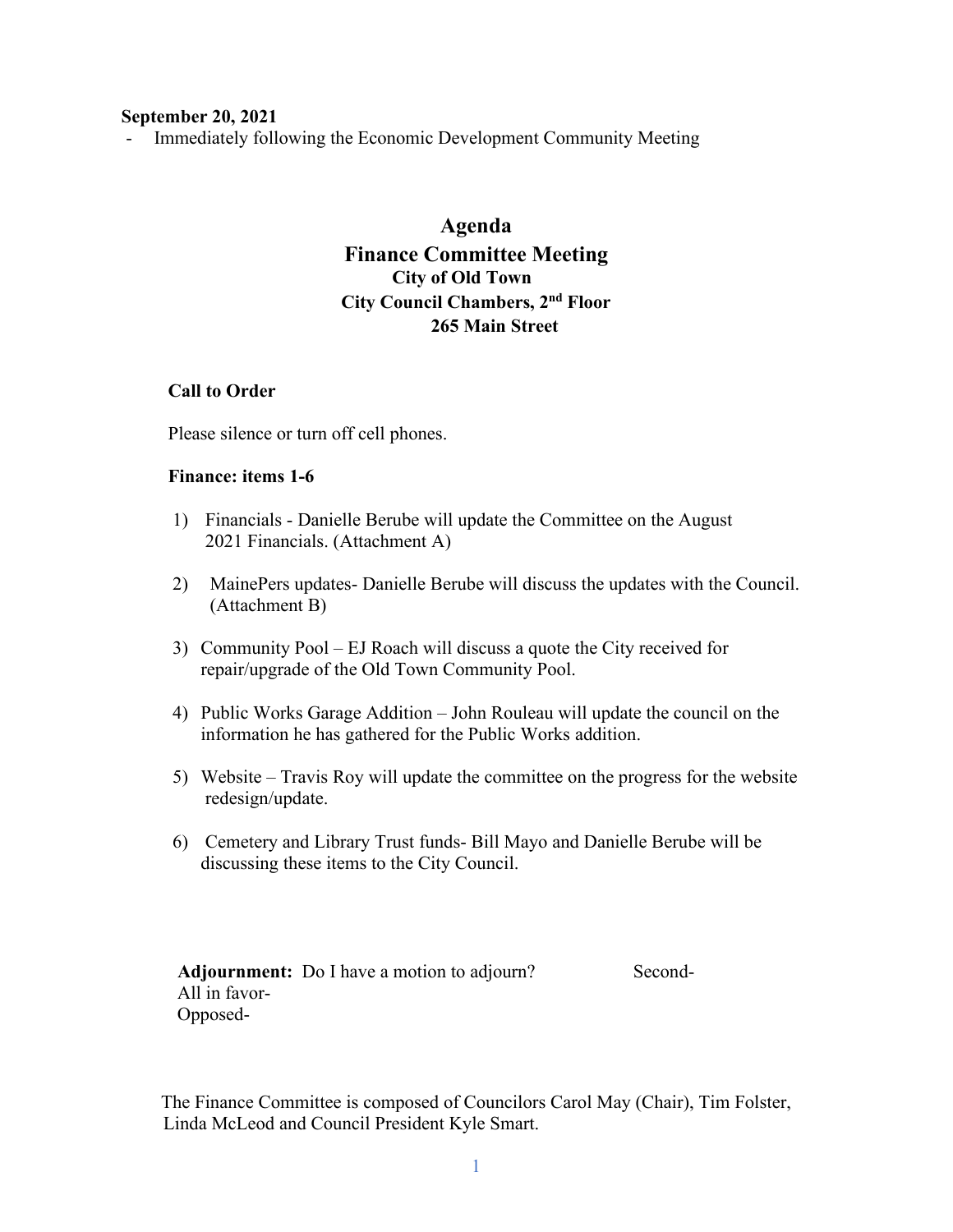**September 20 , 2021 -immediately following the Finance Services Committee meeting**

# **Agenda Special Council Meeting City of Old Town City Council Chambers, 2nd Floor 265 Main Street**

# **I. Call to Order**

Please turn off or silence cell phones.

- **II. Flag Salute**
- **III. Roll Call**

# **IV. Approval of the Minutes**

September 07, 2021, Regular council meeting minutes.

# **V. Petitions, Communications, and Citizens' Requests**

### **VI. Reports**

- **A. Council President**
- **B. Standing Committees –**

 **Administrative, Economic, Finance and Public Services**

- **C. City Councilors**
- **D. City Attorney**
- **E. Special Committees**
- **F. City Manager**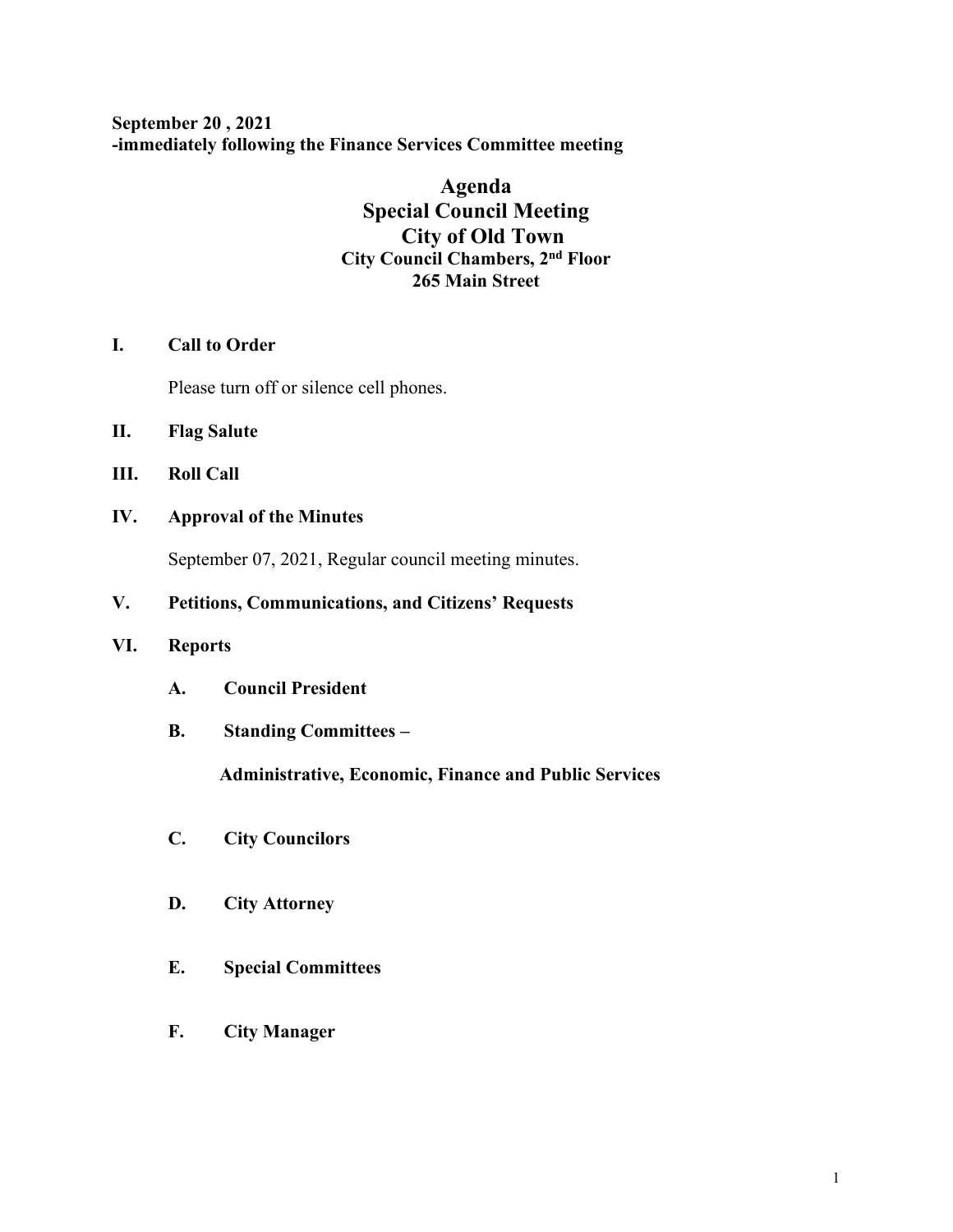## **VII. Consent Agenda**

 **Suggested motion:** Resolved, the Old Town City Council hereby approves the suggested motions under the Consent agenda. Items 1 & 2

## **(Councilor Wight)**

1. The City Council will consider approval of the renewal application for a Malt, Vinous & Spiritous Liquor License for Angelo's Family Restaurant, Inc., 484 Stillwater Ave. Street.

 **Suggested motion:** Resolved, the Old Town City Council hereby approves the renewal application for a Malt, Vinous & Spiritous Liquor License for Angelo's Family Restaurant, Inc., 484 Stillwater Ave. Pending final inspections.

2. The City Council will consider approval of the renewal application for a Malt, Vinous & Spiritous Liquor License for Alex Gray, Main Street Bookstore, LLC. d/b/a Kanú, 283 Main Street.

 **Suggested motion:** Resolved, the Old Town City Council hereby approves the renewal application for a Malt, Vinous & Spiritous Liquor License for Alex Gray, Main Street Bookstore, LLC. d/b/a Kanú, 283 Main Street.

# **VIII. Hearings and Second Reading of Ordinance**

### **IX. Old Business**